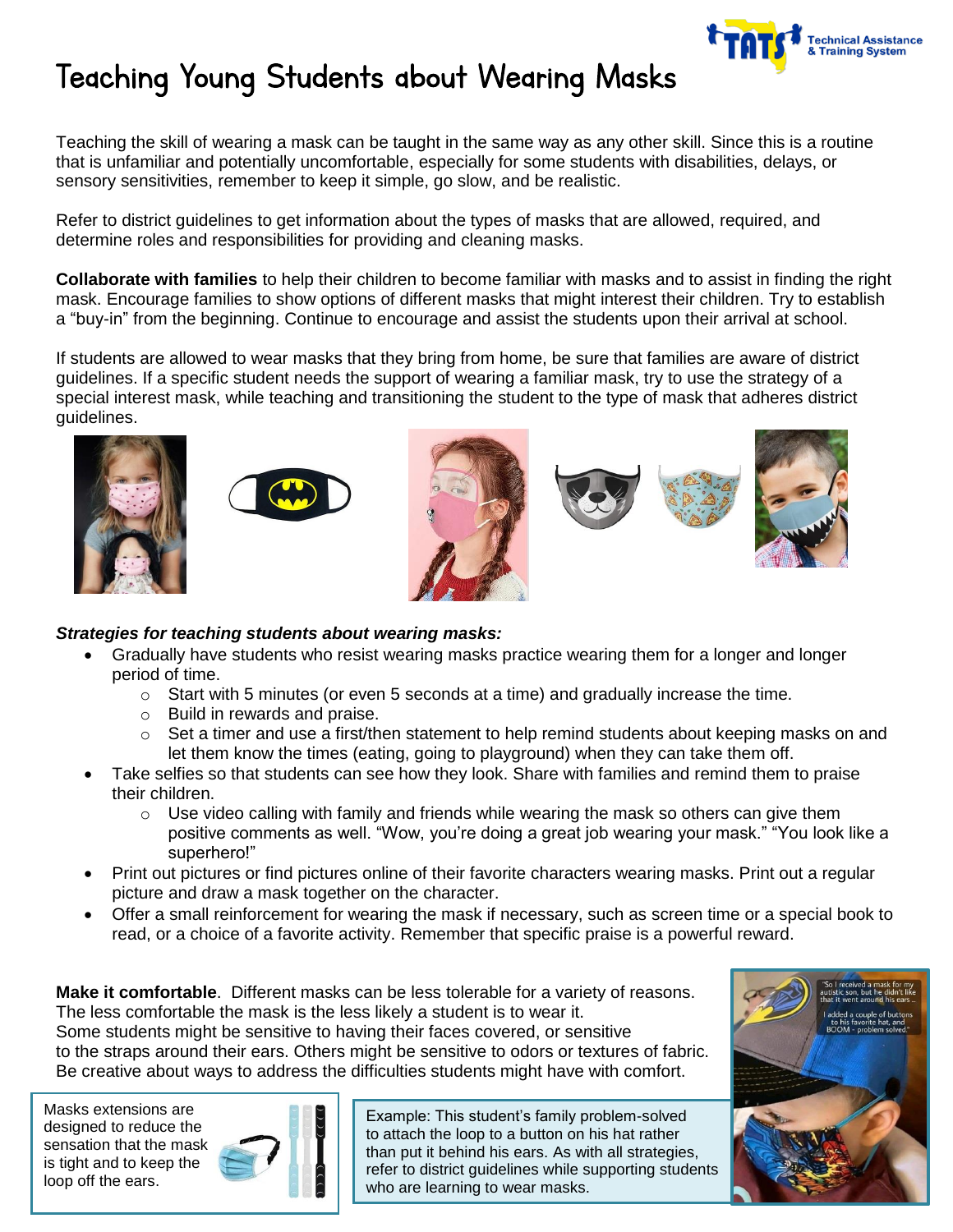**Model.** Do not assume that students know how masks function even though they have seen others wearing them. Plan a lesson to specifically show your students how your mask operates.

- Talk them through how you can still breathe, you can still smile, and you can still laugh, even though others can't see your mouth moving.
- Show them how your mask must cover both your nose and your mouth.
- Show how you remove it to eat and drink.
- Let them see that it is safe to wear. Familiarizing your students with how a mask operates may help reduce their anxiety about actually wearing one themselves.







**Allow exploration.** Allow them to touch, play with, and sample the mask that they will eventually wear. Have it rub against their skin and hold it up to their face. This gentle exposure can help them in becoming comfortable with their mask.

**Explain the purpose**. Use social scripts and videos to explain why masks are needed. Be sure to use developmentally appropriate stories. Reinforce these lessons daily with stories, visuals, and reminders.

## **Reinforce students for wearing masks.**

Remember that specific and intentional praise is a powerful reinforce. However, since wearing masks is a new skill for many students, it might sometimes be necessary to pair your praise with a reward of an activity. Make putting on masks part of the routine and schedule of the day. Reinforce students for "following the schedule".







**Give them something to do**. As soon as students are wearing their masks, give them something to do with their hands. Legos, magnets, high fives, a fidget item, whatever it takes to keep their hands engaged. Not only can it make the whole experience more tolerable, but it can distract them from trying to take the mask off.